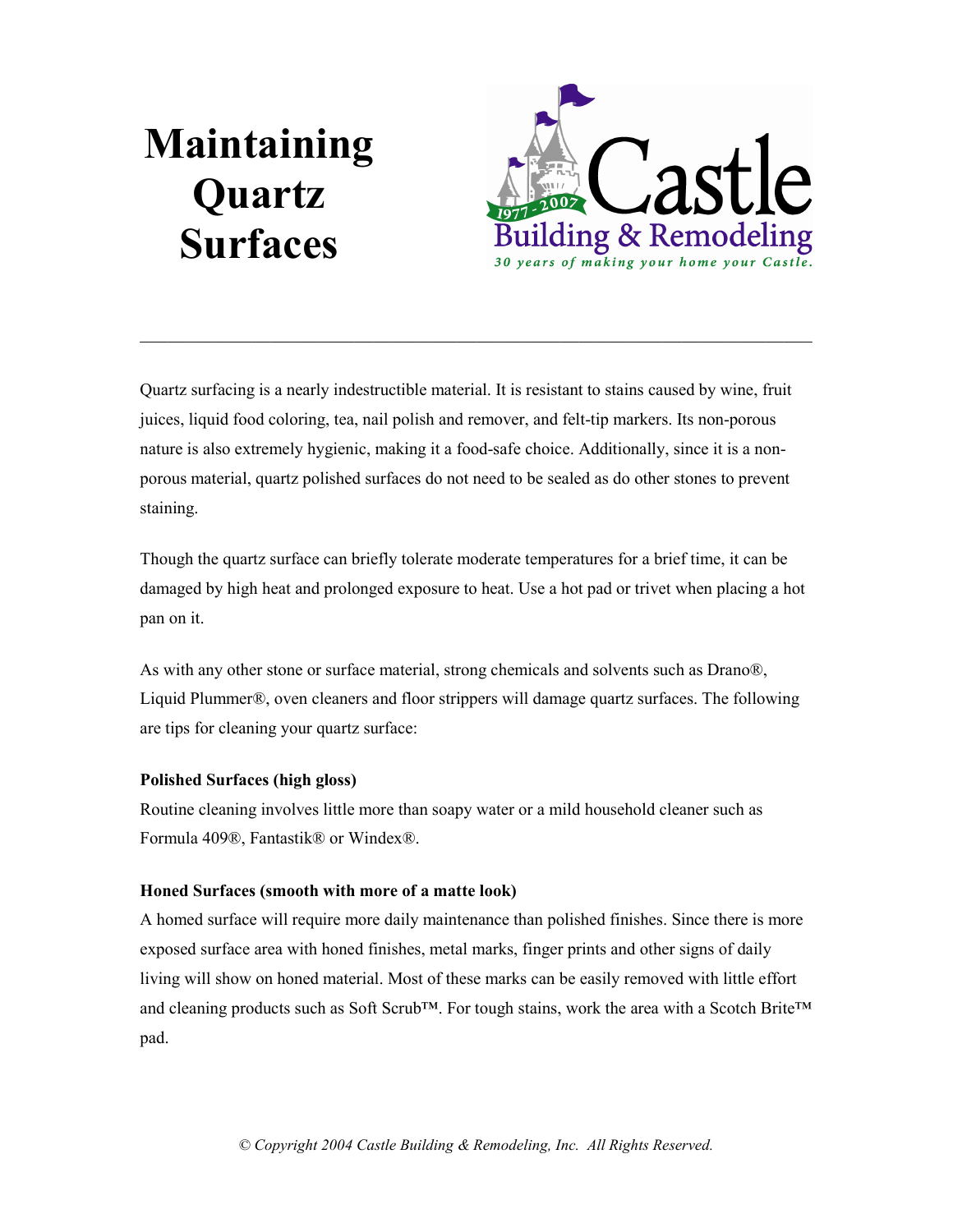# Cambria Care and Maintenance

### Q: How do I maintain Cambria's natural beauty?

A: Maintaining your Cambria is easy. Simply wash with warm water and pH neutral, non-abrasive cleaners such as Formula 409® or Simple Green®, with a clear water rinse. For dried spills, a wet cotton cloth should be used. Avoid bleach; alkaline (high pH) cleaners such as oven cleaner, abrasive cleansers such as Comet®, Soft Scrub® products or products containing pumice, SOS® pads and other similar products, paint removers, furniture strippers, tarnish or silver cleaners or the like. DO NOT apply any sealers, penetrants or topical treatments to Cambria under any circumstances. If you have any questions about whether a specific product is acceptable, please contact Cambria.

### Q: Is Cambria resistant to surface damage?

A: Yes, Cambria is structurally more resistant to surface damage than other stone. However, all stone can be damaged by excessive force or pressure. Cambria will resist stains from fruit juices, food coloring, coffee, tea, grape juice and nail polish. Cambria's high gloss finish and extremely low moisture absorption provides maximum resistance to staining and fully eliminates the need for any sealing. Its low absorbency greatly reduces the potential for bacterial growth, mold or mildew.

### Q: How does Cambria withstand heat?

A: Natural stone can be damaged by sudden and rapid change of temperature, especially near the edges, as well as direct or sustained heating of the top. Cambria may not withstand the direct transfer of heat from pots and pans and other cooking units such as electric frying pans and griddles, and some crock-pots, roaster ovens and heat lamps. Therefore, the use of a hot pad or trivet is always recommended.

### Q: Can I cut on my Cambria countertop?

A: Yes. Cambria is pure natural quartz, giving it superior strength and beauty. Quartz is a 7 in strength on Moh's Hardness Scale. (A diamond is a 10) You will find that Cambria is so durable, even your finest cutlery won't harm it.

### Q: Will Cambria fade, yellow, or discolor over time?

A: No, unlike other surfaces made of plastic and polymers, Cambria's luster and color is natural and everlasting.

#### Q: Is it possible that assuring the beauty of my Cambria can be this "care-free?"

A: Yes, it is really this easy. Cambria's care-free benefits and everlasting performance gives you more time for the things that matter most to you.

Source: http://www.cambriausa.com/consumer/maint-res2.cfm

© Copyright 2004 Castle Building & Remodeling, Inc. All Rights Reserved.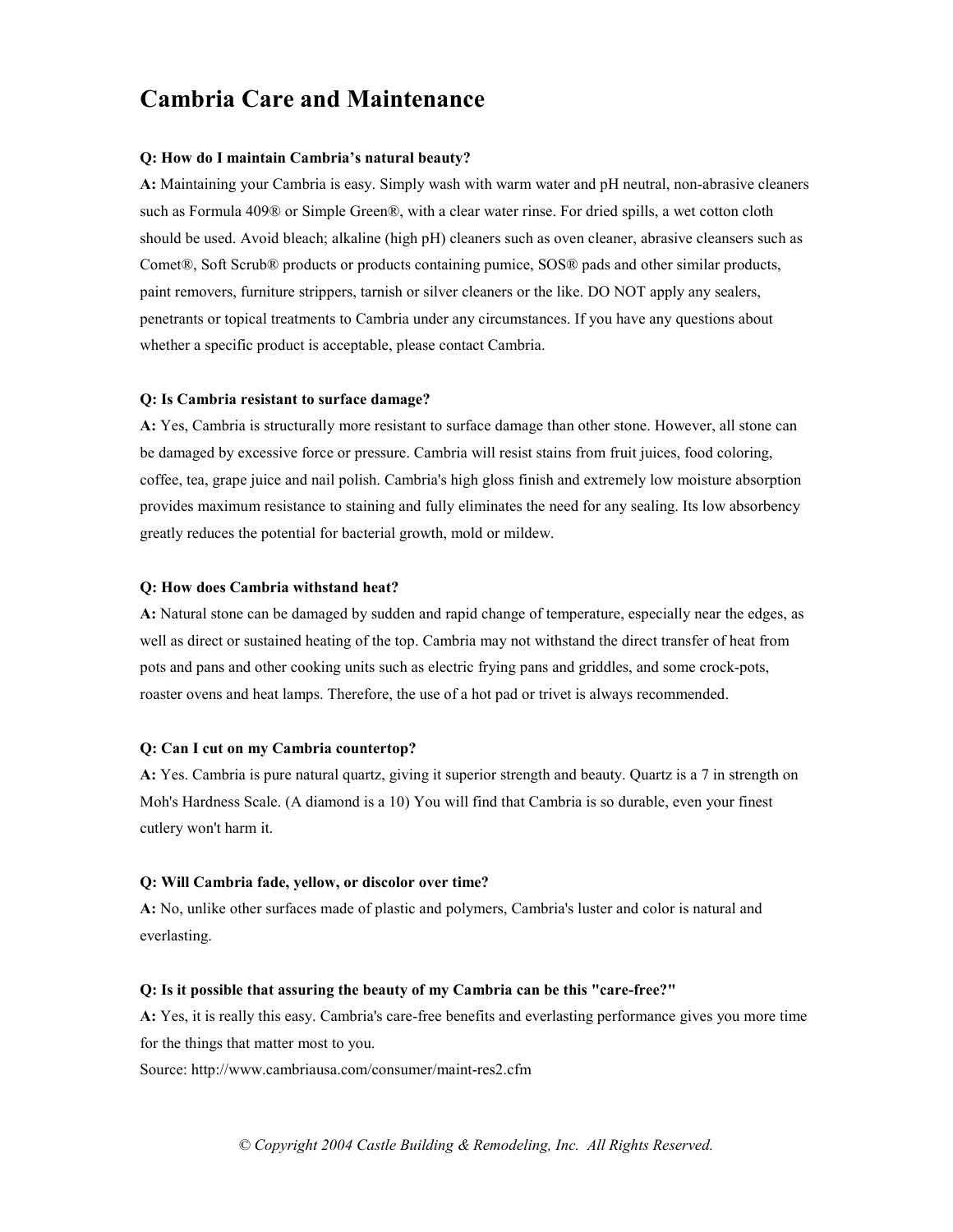# Zodiaq® Care and Maintenance

DuPont Zodiaq® quartz surfaces are very easy to maintain. The quartz used in Zodiaq® - coupled with highperformance, stain-resistant polymers - results in a durable, nonporous, chemical-resistant surface. Zodiaq® is also heat- and scratch-resistant, but not heat- and scratch-proof. Therefore, the use of a cutting board is recommended when using a knife. Of course, Zodiaq® keeps its lustrous gloss and ultra-smooth surface without polishing. Because it is nonporous, Zodiaq® does not require sealants or waxes. Zodiaq® also gives you peace of mind. In the unlikely event that you do experience any problems due to a manufacturer's defect, you can rest assured that DuPont backs Zodiaq® with a 10-year limited warranty.

#### Routine Care

With simple care, Zodiaq® will retain its radiant, lustrous appearance for many years. For routine cleaning, use a damp cloth or paper towel and, if necessary, a small amount of non-bleach, nonabrasive cleanser. Even though Zodiaq® resists permanent staining when exposed to liquids (such as wine, vinegar, tea, lemon juice and soda) or fruits and vegetables, wipe up food and liquid spills as soon as possible. For stubborn or dried spills, use a nonabrasive cleaning pad such as a white 3M Scotch-Brite®\* scrub pad coupled with Formula 409® Glass & Surface Cleaner\*\* or a comparable cleaning product. Avoid using cleansers that contain bleach. Always follow the cleaner manufacturer's use instructions and exercise proper care when handling and storing any cleaning products.

\* Scotch-Brite® is a registered trademark of the 3M Company.

\*\*Formula 409® Glass & Surface Cleaner is a registered trademark of the Clorox Company.

#### Preventing Heat and Other Damage

Zodiaq® can withstand exposure to normal cooking temperatures from pots, pans and dishes without being damaged. To maintain the beauty of Zodiaq®, do not place hot skillets or roasting pans directly onto the surface. DuPont recommends the use of trivets and hot pads.

### Removing Difficult Spills

Sometimes spills occur and dry on the countertop. For materials that harden as they dry (such as gum, food, grease, nail polish or paint), remove by gently scraping away the excess with a plastic putty knife. Permanent markers and inks may adhere to the surface and should be avoided. Should these agents come into contact with the surface, clean first as outlined in Routine Care. If the stain persists, moisten a cloth with Saniten 313\*, Greased Lightning™\*\*, or a comparable product and rub it into the stain. Let the cleaning agent sit for 15 minutes and wipe the surface clean with a cotton cloth. Rinse thoroughly to remove any cleaner residue. Avoid exposing Zodiaq® quartz surfaces to strong chemicals and solvents, especially paint removers or furniture strippers containing trichlorethane or methylene chloride. Keep nail polish remover, bleach, bluing, permanent markers or inks, and oil soaps away from Zodiaq®. While casual exposure to alkaline materials will not damage Zodiaq®, highly alkaline (high-pH) cleansers are not recommended when cleaning Zodiaq®. If any of the substances listed above come into Zodiaq®, rinse the exposed surface immediately and thoroughly with water.

\*Saniten 313 may be purchased by calling 717-626-7661, visiting Saniten's Web site at www.saniten.com or by sending an e-mail to saniten@mailcity.com.

\*\*Greased Lightning™ is available through major department and hardware stores. For more information, visit www.greased-lightning.com.

Source: http://www.zodiaq.com/zodiaq/a/en/h/Owner\_Support/CareandMaintenance.html

© Copyright 2004 Castle Building & Remodeling, Inc. All Rights Reserved.